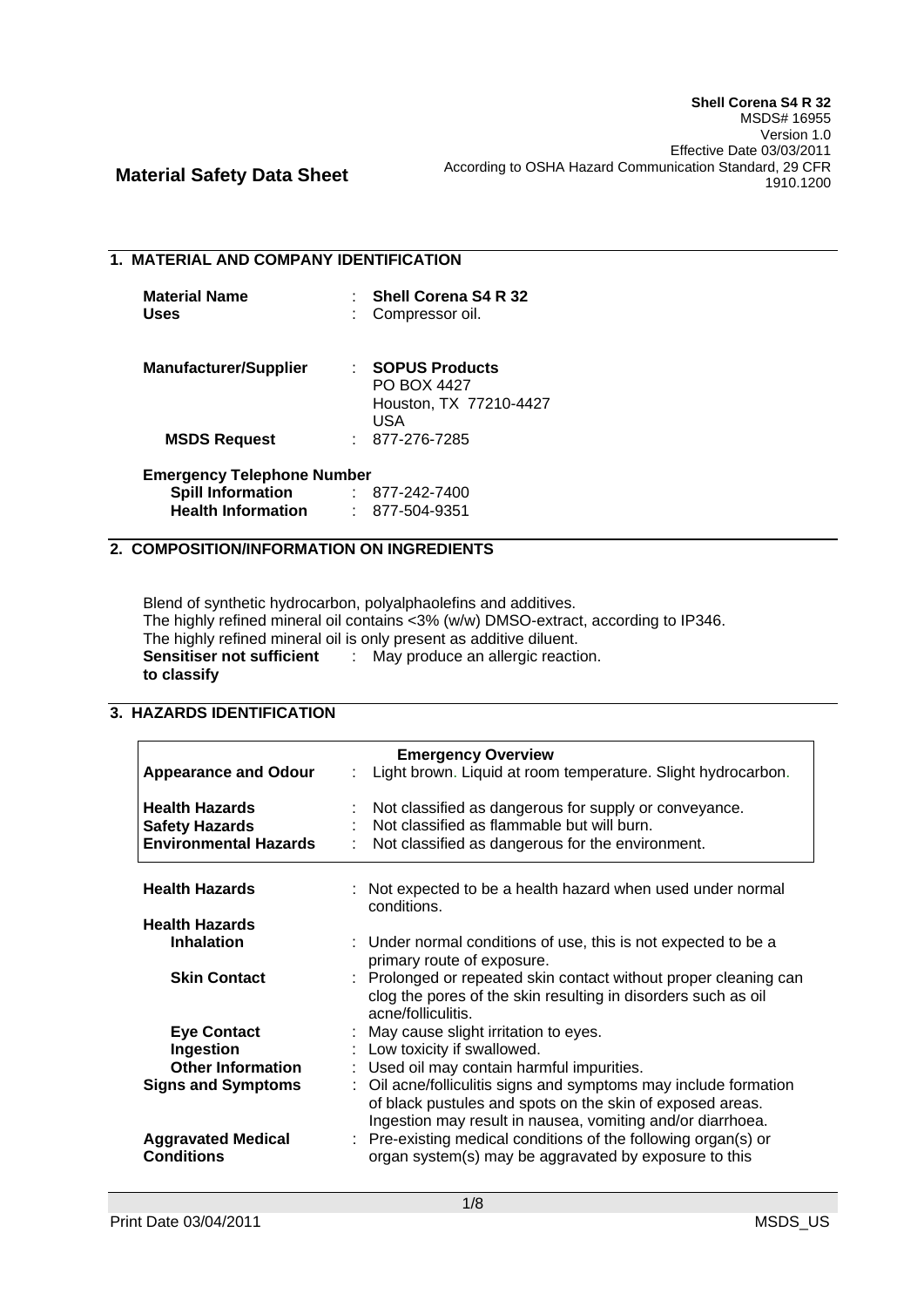| <b>Environmental Hazards</b><br><b>Additional Information</b> | material: Skin.<br>: Not classified as dangerous for the environment.<br>: Under normal conditions of use or in a foreseeable emergency,<br>this product does not meet the definition of a hazardous<br>chemical when evaluated according to the OSHA Hazard<br>Communication Standard, 29 CFR 1910.1200. |
|---------------------------------------------------------------|-----------------------------------------------------------------------------------------------------------------------------------------------------------------------------------------------------------------------------------------------------------------------------------------------------------|
| <b>4. FIRST AID MEASURES</b>                                  |                                                                                                                                                                                                                                                                                                           |
| <b>General Information</b>                                    | Not expected to be a health hazard when used under normal<br>conditions.                                                                                                                                                                                                                                  |
| <b>Inhalation</b>                                             | : No treatment necessary under normal conditions of use. If<br>symptoms persist, obtain medical advice.                                                                                                                                                                                                   |
| <b>Skin Contact</b>                                           | : Remove contaminated clothing. Flush exposed area with water<br>and follow by washing with soap if available. If persistent                                                                                                                                                                              |

|                            | and follow by washing with soap if available. If persistent    |
|----------------------------|----------------------------------------------------------------|
|                            | irritation occurs, obtain medical attention.                   |
| <b>Eye Contact</b>         | : Flush eye with copious quantities of water. If persistent    |
|                            | irritation occurs, obtain medical attention.                   |
| Ingestion                  | : In general no treatment is necessary unless large quantities |
|                            | are swallowed, however, get medical advice.                    |
| <b>Advice to Physician</b> | : Treat symptomatically.                                       |

### **5. FIRE FIGHTING MEASURES**

Clear fire area of all non-emergency personnel.

| <b>Flash point</b><br><b>Upper / lower</b><br><b>Flammability or</b><br><b>Explosion limits</b> |      | : Typical 218 °C / 424 °F (COC)<br>: Typical $1 - 10 \%$ (V)                                                                                                                                        |
|-------------------------------------------------------------------------------------------------|------|-----------------------------------------------------------------------------------------------------------------------------------------------------------------------------------------------------|
| Auto ignition temperature                                                                       |      | $>$ 320 °C / 608 °F                                                                                                                                                                                 |
| <b>Specific Hazards</b>                                                                         |      | : Hazardous combustion products may include: A complex<br>mixture of airborne solid and liquid particulates and gases<br>(smoke). Carbon monoxide. Unidentified organic and inorganic<br>compounds. |
| <b>Suitable Extinguishing</b>                                                                   | di s | Foam, water spray or fog. Dry chemical powder, carbon                                                                                                                                               |
| Media                                                                                           |      | dioxide, sand or earth may be used for small fires only.                                                                                                                                            |
| Unsuitable Extinguishing<br>Media                                                               | t.   | Do not use water in a jet.                                                                                                                                                                          |
| <b>Protective Equipment for</b><br><b>Firefighters</b>                                          | ÷.   | Proper protective equipment including breathing apparatus<br>must be worn when approaching a fire in a confined space.                                                                              |

### **6. ACCIDENTAL RELEASE MEASURES**

Avoid contact with spilled or released material. For guidance on selection of personal protective equipment see Chapter 8 of this Material Safety Data Sheet. See Chapter 13 for information on disposal. Observe the relevant local and international regulations.

| <b>Protective measures</b> | : Avoid contact with skin and eyes. Use appropriate containment<br>to avoid environmental contamination. Prevent from spreading<br>or entering drains, ditches or rivers by using sand, earth, or<br>other appropriate barriers. |
|----------------------------|----------------------------------------------------------------------------------------------------------------------------------------------------------------------------------------------------------------------------------|
|                            |                                                                                                                                                                                                                                  |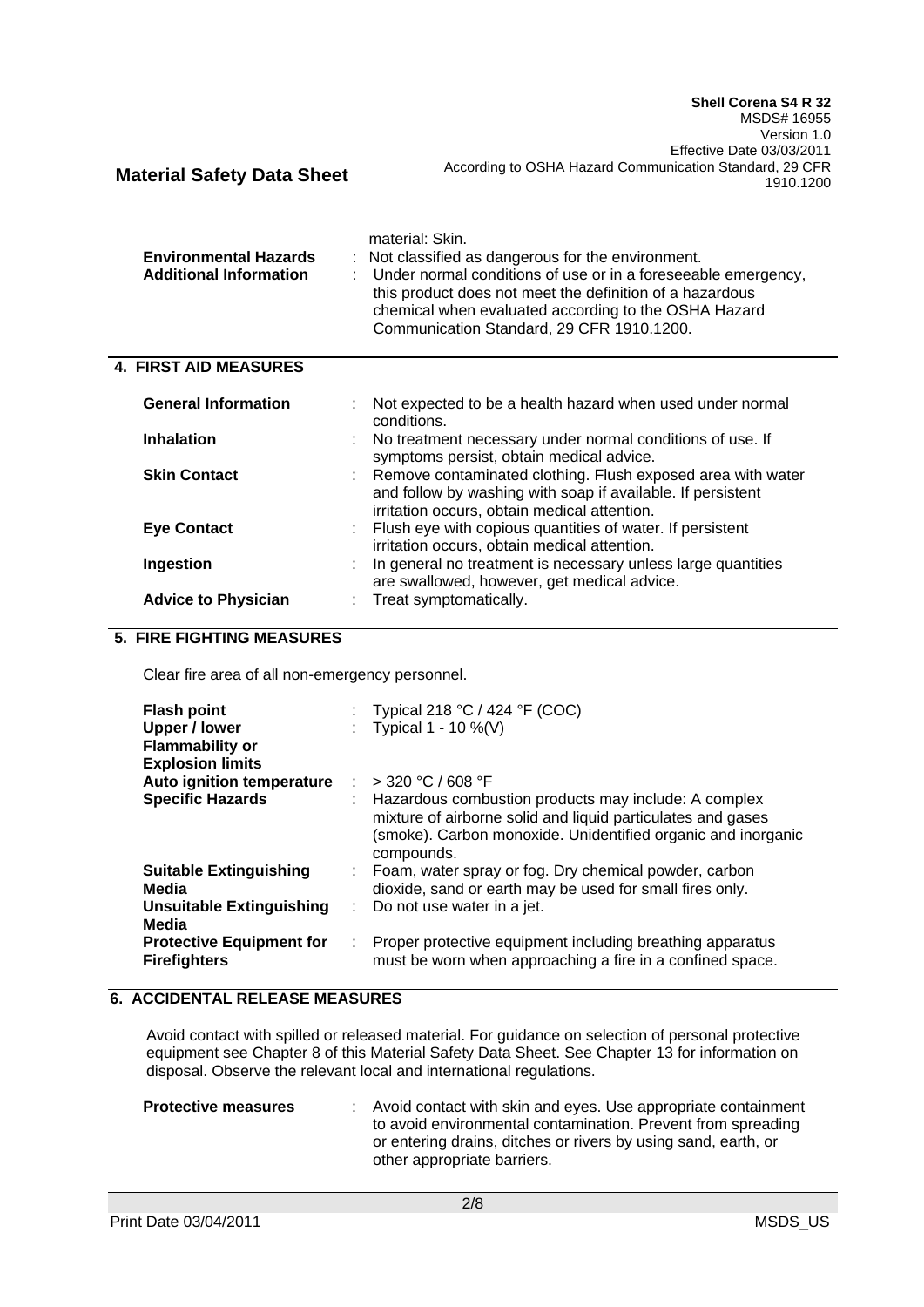| <b>Clean Up Methods</b><br><b>Additional Advice</b>          | Slippery when spilt. Avoid accidents, clean up immediately.<br>Prevent from spreading by making a barrier with sand, earth or<br>other containment material. Reclaim liquid directly or in an<br>absorbent. Soak up residue with an absorbent such as clay,<br>sand or other suitable material and dispose of properly.<br>Local authorities should be advised if significant spillages<br>cannot be contained. |
|--------------------------------------------------------------|-----------------------------------------------------------------------------------------------------------------------------------------------------------------------------------------------------------------------------------------------------------------------------------------------------------------------------------------------------------------------------------------------------------------|
| 7. HANDLING AND STORAGE                                      |                                                                                                                                                                                                                                                                                                                                                                                                                 |
| <b>General Precautions</b>                                   | Use local exhaust ventilation if there is risk of inhalation of<br>vapours, mists or aerosols. Properly dispose of any<br>contaminated rags or cleaning materials in order to prevent<br>fires. Use the information in this data sheet as input to a risk<br>assessment of local circumstances to help determine<br>appropriate controls for safe handling, storage and disposal of<br>this material.           |
| <b>Handling</b>                                              | Avoid prolonged or repeated contact with skin. Avoid inhaling<br>vapour and/or mists. When handling product in drums, safety<br>footwear should be worn and proper handling equipment<br>should be used.                                                                                                                                                                                                        |
| <b>Storage</b>                                               | Keep container tightly closed and in a cool, well-ventilated<br>place. Use properly labelled and closeable containers. Storage<br>Temperature: 0 - 50 °C / 32 - 122 °F                                                                                                                                                                                                                                          |
| <b>Recommended Materials</b>                                 | For containers or container linings, use mild steel or high<br>÷<br>density polyethylene.                                                                                                                                                                                                                                                                                                                       |
| <b>Unsuitable Materials</b><br><b>Additional Information</b> | PVC.<br>Polyethylene containers should not be exposed to high<br>temperatures because of possible risk of distortion.                                                                                                                                                                                                                                                                                           |

## **8. EXPOSURE CONTROLS/PERSONAL PROTECTION**

**Material Safety Data Sheet**

## **Occupational Exposure Limits**

| <b>Material</b> | <b>Source</b> | Type         | ppm | mg/m3              | <b>Notation</b> |
|-----------------|---------------|--------------|-----|--------------------|-----------------|
| Oil mist,       | <b>ACGIH</b>  | TWA(Inhalabl |     | $5 \text{ mg/m}$ 3 |                 |
| mineral         |               | e fraction.) |     |                    |                 |
| Oil mist,       | OSHA Z1       | PEL(Mist.)   |     | $5 \text{ mg/m}$ 3 |                 |
| mineral         |               |              |     |                    |                 |
| Oil mist,       | OSHA Z1A      | TWA(Mist.)   |     | $5 \text{ mg/m}$ 3 |                 |
| mineral         |               |              |     |                    |                 |

| <b>Additional Information</b> | : Shell has adopted as Interim Standards the OSHA Z1A values<br>that were established in 1989 and later rescinded.                                                                                                                                                                                                                                                                   |
|-------------------------------|--------------------------------------------------------------------------------------------------------------------------------------------------------------------------------------------------------------------------------------------------------------------------------------------------------------------------------------------------------------------------------------|
| <b>Exposure Controls</b>      | : The level of protection and types of controls necessary will vary<br>depending upon potential exposure conditions. Select controls<br>based on a risk assessment of local circumstances.<br>Appropriate measures include: Adequate ventilation to control<br>airborne concentrations. Where material is heated, sprayed or<br>mist formed, there is greater potential for airborne |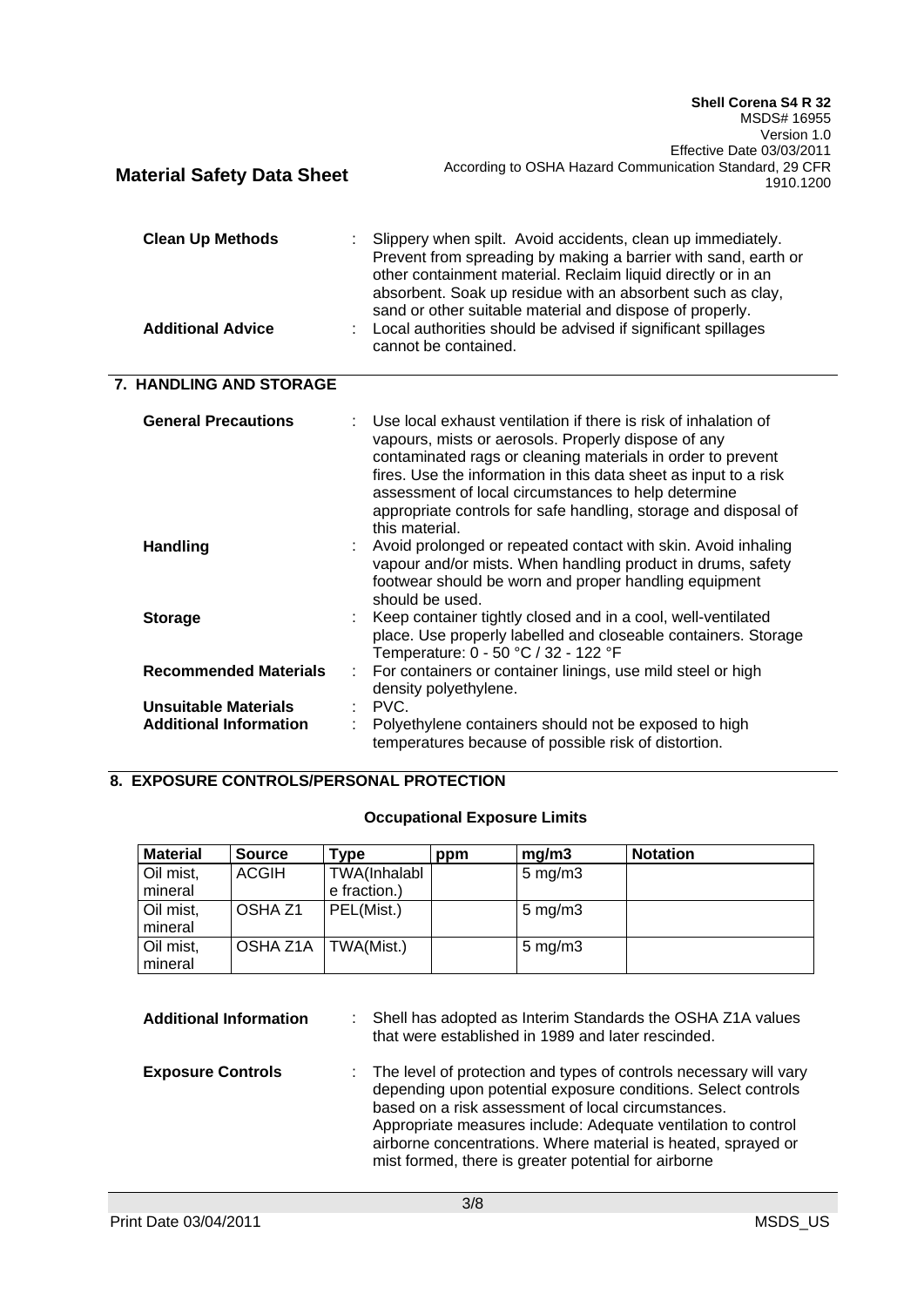**Shell Corena S4 R 32** MSDS# 16955 Version 1.0 Effective Date 03/03/2011 According to OSHA Hazard Communication Standard, 29 CFR 1910.1200

**Material Safety Data Sheet**

|                               | concentrations to be generated.                                   |
|-------------------------------|-------------------------------------------------------------------|
| <b>Personal Protective</b>    | Personal protective equipment (PPE) should meet                   |
| <b>Equipment</b>              | recommended national standards. Check with PPE suppliers.         |
| <b>Respiratory Protection</b> | No respiratory protection is ordinarily required under normal     |
|                               | conditions of use. In accordance with good industrial hygiene     |
|                               | practices, precautions should be taken to avoid breathing of      |
|                               | material. If engineering controls do not maintain airborne        |
|                               | concentrations to a level which is adequate to protect worker     |
|                               | health, select respiratory protection equipment suitable for the  |
|                               | specific conditions of use and meeting relevant legislation.      |
|                               | Check with respiratory protective equipment suppliers. Where      |
|                               | air-filtering respirators are suitable, select an appropriate     |
|                               | combination of mask and filter. Select a filter suitable for      |
|                               | combined particulate/organic gases and vapours [boiling point     |
|                               | $>65^{\circ}C(149^{\circ}F)$ ].                                   |
| <b>Hand Protection</b>        | Where hand contact with the product may occur the use of          |
|                               | gloves approved to relevant standards (e.g. Europe: EN374,        |
|                               | US: F739) made from the following materials may provide           |
|                               | suitable chemical protection: PVC, neoprene or nitrile rubber     |
|                               | gloves. Suitability and durability of a glove is dependent on     |
|                               | usage, e.g. frequency and duration of contact, chemical           |
|                               | resistance of glove material, glove thickness, dexterity. Always  |
|                               | seek advice from glove suppliers. Contaminated gloves should      |
|                               | be replaced. Personal hygiene is a key element of effective       |
|                               | hand care. Gloves must only be worn on clean hands. After         |
|                               | using gloves, hands should be washed and dried thoroughly.        |
|                               | Application of a non-perfumed moisturizer is recommended.         |
| <b>Eye Protection</b>         | Wear safety glasses or full face shield if splashes are likely to |
|                               | occur.                                                            |
| <b>Protective Clothing</b>    | Skin protection not ordinarily required beyond standard issue     |
|                               | work clothes.                                                     |
| <b>Monitoring Methods</b>     | Monitoring of the concentration of substances in the breathing    |
|                               | zone of workers or in the general workplace may be required to    |
|                               | confirm compliance with an OEL and adequacy of exposure           |
|                               | controls. For some substances biological monitoring may also      |
|                               | be appropriate.                                                   |
| <b>Environmental Exposure</b> | Minimise release to the environment. An environmental<br>÷        |
| <b>Controls</b>               | assessment must be made to ensure compliance with local           |
|                               |                                                                   |
|                               | environmental legislation.                                        |

## **9. PHYSICAL AND CHEMICAL PROPERTIES**

| Appearance<br>Odour<br>рH<br>Initial Boiling Point and | : Light brown. Liquid at room temperature.<br>: Slight hydrocarbon.<br>: Not applicable.<br>: > 280 °C / 536 °F estimated value(s) |
|--------------------------------------------------------|------------------------------------------------------------------------------------------------------------------------------------|
| <b>Boiling Range</b>                                   |                                                                                                                                    |
| Pour point                                             | : Typical -45 $^{\circ}$ C / -49 $^{\circ}$ F                                                                                      |
| Flash point                                            | : Typical 218 °C / 424 °F (COC)                                                                                                    |
| Upper / lower Flammability                             | : Typical $1 - 10 \%$ (V)                                                                                                          |
| or Explosion limits                                    |                                                                                                                                    |
| Auto-ignition temperature                              | : > 320 °C / 608 °F                                                                                                                |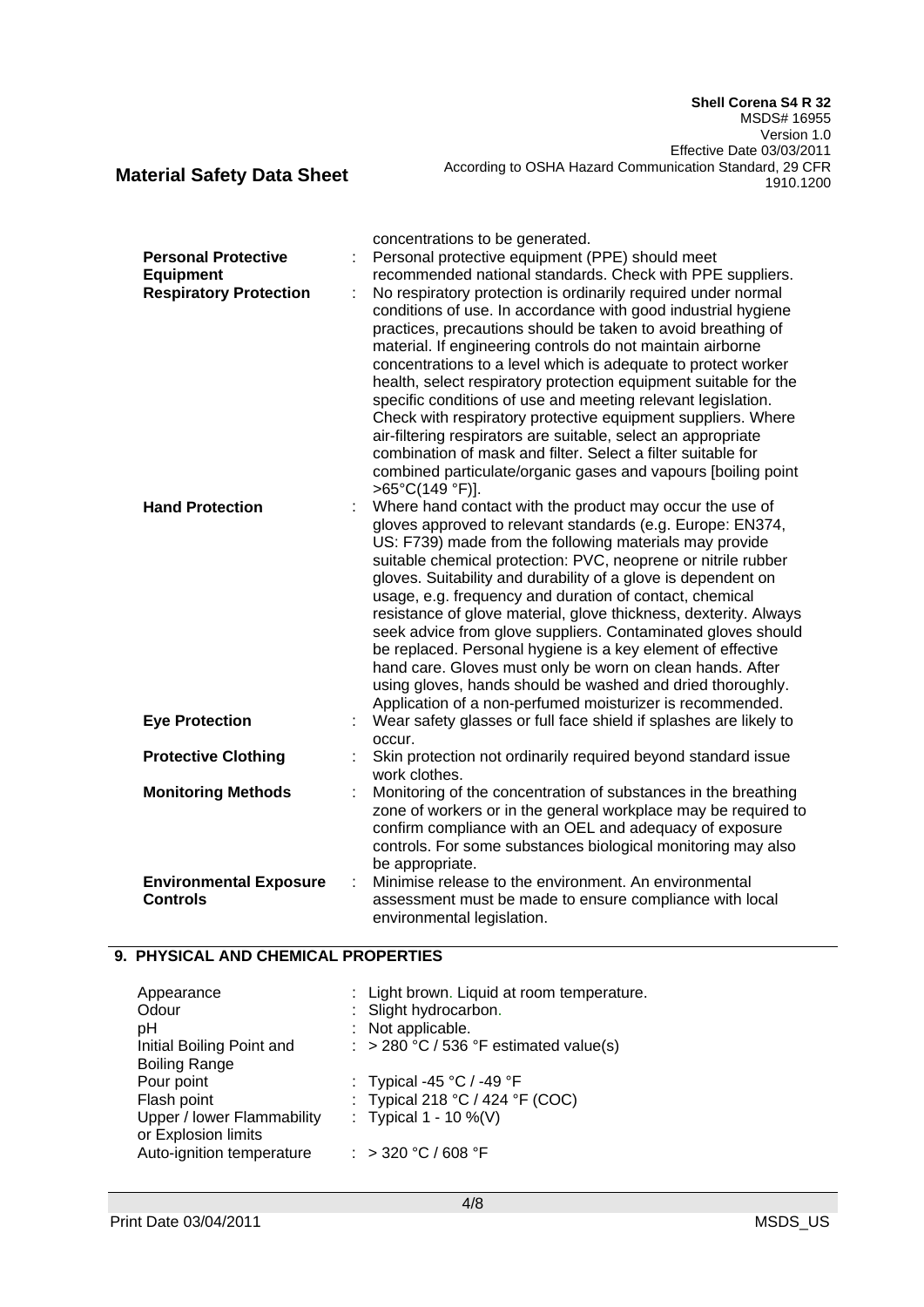| Vapour pressure<br>Specific gravity                                               | $\therefore$ < 0.5 Pa at 20 °C / 68 °F (estimated value(s))<br>: Typical 0.830 at 15 °C / 59 °F                      |
|-----------------------------------------------------------------------------------|----------------------------------------------------------------------------------------------------------------------|
| Density<br>Water solubility<br>n-octanol/water partition<br>coefficient (log Pow) | : Typical 830 kg/m3 at 15 °C / 59 °F<br>: Negligible.<br>$\therefore$ > 6 (based on information on similar products) |
| Kinematic viscosity<br>Vapour density (air=1)<br>Evaporation rate (nBuAc=1)       | : Typical 32 mm2/s at 40 $^{\circ}$ C / 104 $^{\circ}$ F<br>$:$ > 1 (estimated value(s))<br>: Data not available     |

## **10. STABILITY AND REACTIVITY**

| <b>Stability</b>               | : Stable.                                                   |
|--------------------------------|-------------------------------------------------------------|
| <b>Conditions to Avoid</b>     | : Extremes of temperature and direct sunlight.              |
| <b>Materials to Avoid</b>      | : Strong oxidising agents.                                  |
| <b>Hazardous Decomposition</b> | : Hazardous decomposition products are not expected to form |
| <b>Products</b>                | during normal storage.                                      |

### **11. TOXICOLOGICAL INFORMATION**

| <b>Basis for Assessment</b>                                                                    | Information given is based on data on the components and the<br>toxicology of similar products.                                                                                                                                                                                                               |
|------------------------------------------------------------------------------------------------|---------------------------------------------------------------------------------------------------------------------------------------------------------------------------------------------------------------------------------------------------------------------------------------------------------------|
| <b>Acute Oral Toxicity</b><br><b>Acute Dermal Toxicity</b><br><b>Acute Inhalation Toxicity</b> | Expected to be of low toxicity: LD50 > 5000 mg/kg, Rat<br>Expected to be of low toxicity: LD50 > 5000 mg/kg, Rabbit<br>Not considered to be an inhalation hazard under normal<br>conditions of use.                                                                                                           |
| <b>Skin Irritation</b>                                                                         | Expected to be slightly irritating. Prolonged or repeated skin<br>contact without proper cleaning can clog the pores of the skin<br>resulting in disorders such as oil acne/folliculitis.                                                                                                                     |
| <b>Eye Irritation</b>                                                                          | Expected to be slightly irritating.                                                                                                                                                                                                                                                                           |
| <b>Respiratory Irritation</b>                                                                  | Inhalation of vapours or mists may cause irritation.                                                                                                                                                                                                                                                          |
| <b>Sensitisation</b>                                                                           | Not expected to be a skin sensitiser.                                                                                                                                                                                                                                                                         |
| <b>Repeated Dose Toxicity</b>                                                                  | Not expected to be a hazard.                                                                                                                                                                                                                                                                                  |
| <b>Mutagenicity</b>                                                                            | Not considered a mutagenic hazard.                                                                                                                                                                                                                                                                            |
| Carcinogenicity                                                                                | Components are not known to be associated with carcinogenic<br>effects.                                                                                                                                                                                                                                       |
| <b>Reproductive and</b><br><b>Developmental Toxicity</b>                                       | Not expected to be a hazard.                                                                                                                                                                                                                                                                                  |
| <b>Additional Information</b>                                                                  | Used oils may contain harmful impurities that have<br>accumulated during use. The concentration of such impurities<br>will depend on use and they may present risks to health and<br>the environment on disposal. ALL used oil should be handled<br>with caution and skin contact avoided as far as possible. |

## **12. ECOLOGICAL INFORMATION**

Ecotoxicological data have not been determined specifically for this product. Information given is based on a knowledge of the components and the ecotoxicology of similar products.

**Acute Toxicity** : Poorly soluble mixture. May cause physical fouling of aquatic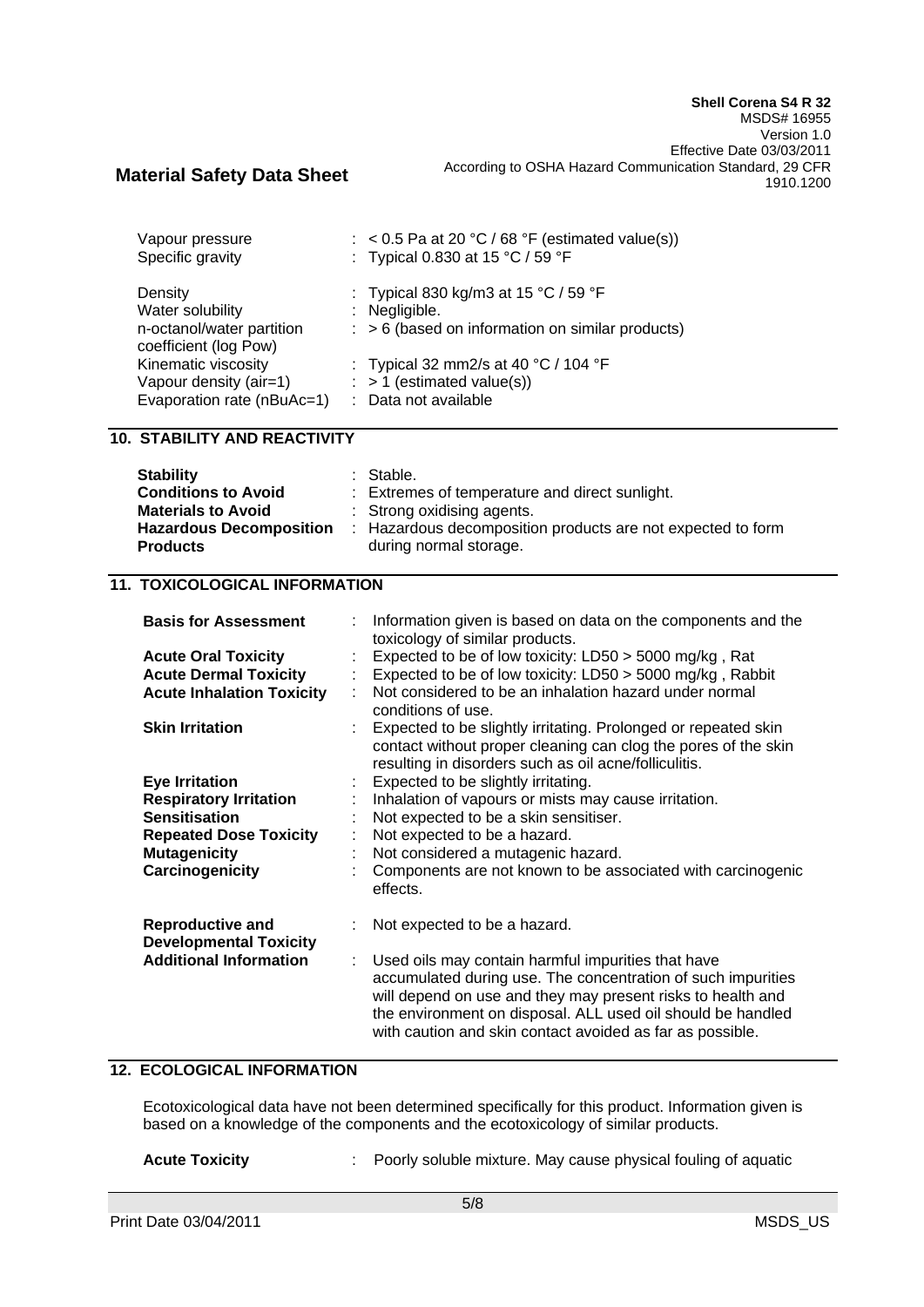|                                                        |    | organisms. Expected to be practically non toxic: LL/EL/IL50 ><br>100 mg/l (to aquatic organisms) (LL/EL50 expressed as the<br>nominal amount of product required to prepare aqueous test<br>extract).                                                                                                                                                       |
|--------------------------------------------------------|----|-------------------------------------------------------------------------------------------------------------------------------------------------------------------------------------------------------------------------------------------------------------------------------------------------------------------------------------------------------------|
| <b>Mobility</b>                                        |    | Liquid under most environmental conditions. Floats on water. If<br>it enters soil, it will adsorb to soil particles and will not be<br>mobile.                                                                                                                                                                                                              |
| Persistence/degradability                              | ÷  | Expected to be not readily biodegradable. Major constituents<br>are expected to be inherently biodegradable, but the product<br>contains components that may persist in the environment.                                                                                                                                                                    |
| <b>Bioaccumulation</b><br><b>Other Adverse Effects</b> | t. | Contains components with the potential to bioaccumulate.<br>Product is a mixture of non-volatile components, which are not<br>expected to be released to air in any significant quantities. Not<br>expected to have ozone depletion potential, photochemical<br>ozone creation potential or global warming potential.                                       |
| <b>13. DISPOSAL CONSIDERATIONS</b>                     |    |                                                                                                                                                                                                                                                                                                                                                             |
| <b>Material Disposal</b>                               |    | Recover or recycle if possible. It is the responsibility of the<br>waste generator to determine the toxicity and physical<br>properties of the material generated to determine the proper<br>waste classification and disposal methods in compliance with<br>applicable regulations. Do not dispose into the environment, in<br>drains or in water courses. |
| Cantaluga Diana                                        |    | Dionaca in casardonac with neavoiling requisions professbly                                                                                                                                                                                                                                                                                                 |

|                           | waste classification and disposal methods in compliance with<br>applicable regulations. Do not dispose into the environment, in<br>drains or in water courses.                               |
|---------------------------|----------------------------------------------------------------------------------------------------------------------------------------------------------------------------------------------|
| <b>Container Disposal</b> | Dispose in accordance with prevailing regulations, preferably<br>to a recognised collector or contractor. The competence of the<br>collector or contractor should be established beforehand. |
| <b>Local Legislation</b>  | Disposal should be in accordance with applicable regional,<br>national, and local laws and regulations.                                                                                      |

## **14. TRANSPORT INFORMATION**

# **US Department of Transportation Classification (49CFR)**

This material is not subject to DOT regulations under 49 CFR Parts 171-180.

### **IMDG**

This material is not classified as dangerous under IMDG regulations.

### **IATA (Country variations may apply)**

This material is not classified as dangerous under IATA regulations.

## **15. REGULATORY INFORMATION**

The regulatory information is not intended to be comprehensive. Other regulations may apply to this material.

### **Federal Regulatory Status**

### **Notification Status**